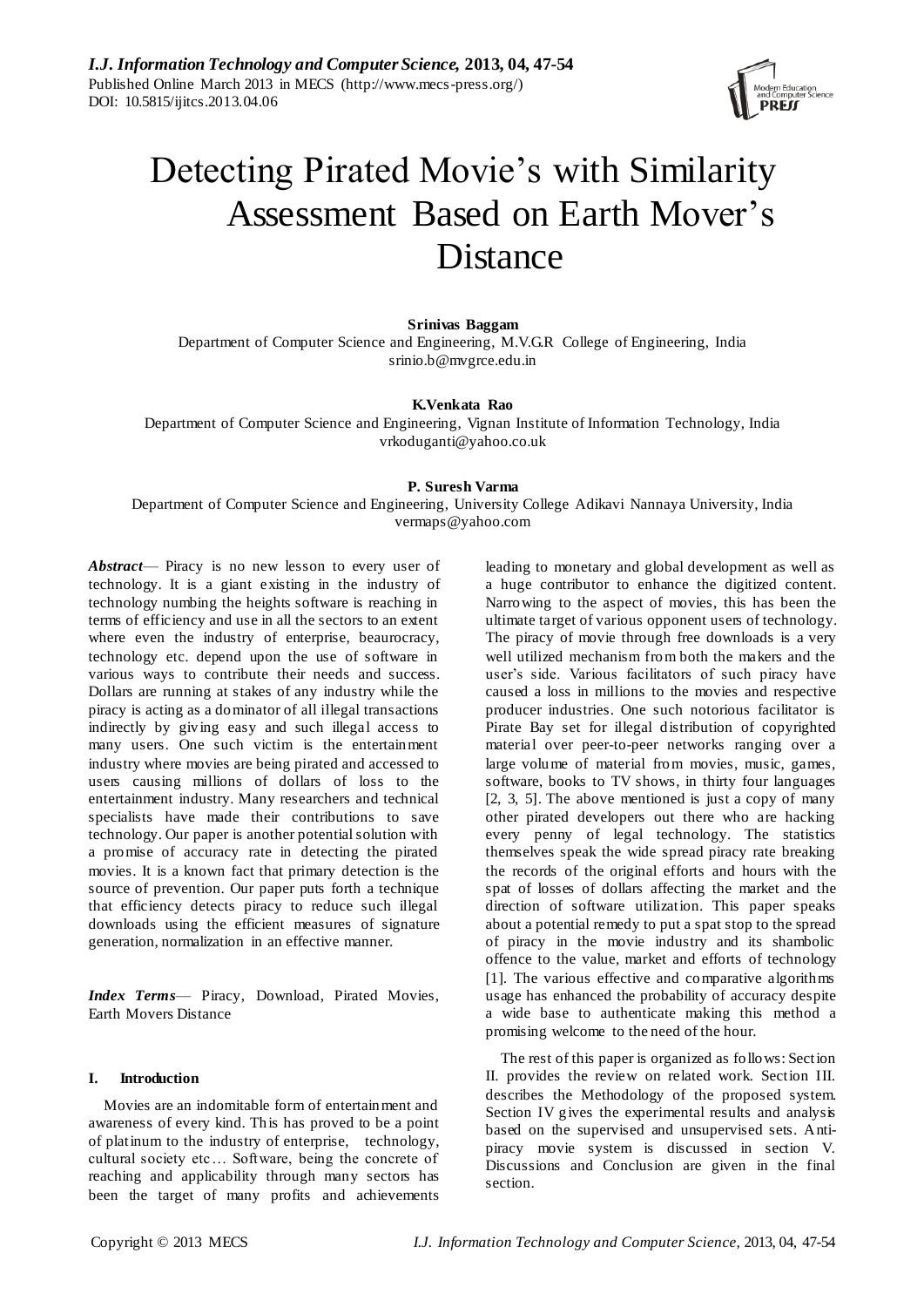# **II. Literature Review**

The level of complicacy is reaching heights with time from the viewpoint of the pirating movies and its respective arena with the gradual and consistent increase in technology giving a high temperature to outwit the opponent techniques with quality measures taken. Various researchers have contributed their aspects and theories to stop the piracy. Few such marked theories have emerged, mentioned in the following content. The early pioneers of techniques began from prevention of basic audio recordings. Tachibana et al proposed sonic watermarking to allow search for illegal recordings made available on the Internet by embedding a secret message into the audio signals. The most recordable and attractive characteristic of this sonic watermarking is that it is applicable even to unplugged live performances. Among certain other watermarking techniques proposed, Haits ma et al developed a video watermarking method for detection of illegal recordings but this technique stood its challenges because of the geometric distortion [10]. This problem was overcome by relying only on the time axis of the movie giving the benefit of such system allowing the identification of theater, presentation time, and other characteristics. This did not serve the right level of its purpose due to the constraints it carried with distortions that affected its accuracy rate. Gohshi et al. proposed a watermarking method that was designed to detect watermarks in unlawfully recorded film made from CRT screens [13].

A higher rate in accuracy was achieved through manual cancellation of geometric distortion of footage but this system had its backlogs in terms of the manual usage exposing it to the probability of error prone results. Later, Lubin et al. proposed a video watermarking method with a desire to strike at digital cinema applications [9]. This method included a scheme to cancel the geometric deformations but it had a higher rate of complicacy in its build and usage. All of these methods are able to distinguish illegal recordings made available on the Internet as well as effective in deterring the camcorder piracy [4]. They, however stand back in terms of specification of the recording locations or the places illegal recordings were made. There are other petty trials that worked to a noticeable extent like Movie Guard for webmasters or video distributors who want to protect Movie files from copyright infringement. This consists of two components. Movie Guard Video Producer that encrypts the respective Movie files in a way that they can only be played by the specified Movie Player. This program allows the creation of a movie playlist followed by encryption of that playlist with different parameters to enable various marketing uses and streaming video over the internet with copy protection [1, 13]. The second component is Movie Guard Video Player that is distributed or sold to customers along with the data files that are generated in the output directory to allow them access the respective video. It allows various options like changing volume

etc…Now the movie can be saved in the installed native format only. This "allow save" option only works if the customer has registered with the institute. This is an advantage to use but this is hard to work only in shareware. Various such measures have embarked their way but rolled with their advantages and flaws.

# **III. Methodology**

There are several anti-piracy movie systems used by the industry. They all are processed manually. On an average assumption that individuals would only choose the original version with a copy only under the assurance that he can easily and quickly find a high quality copy without any risk. This can lead us to an opinion that the demand for copies is affected by the availability and the risk associated when copying. In order to protect from such illegal copying, one of the potential measures used is the proposed system. To be a part of this respective security, the primary step for the producer or makers of films is to register their respective movies with the security system. On the view of the system, the methodology preferred from the view point of working the base of the proposed system is to begin and move forth with the three sections: the first one being, selection. Selection of the movies is very important since the efficiency of the trained system proved to be a very essential step for detection of piracy. The selection must be witty enough to grab the movies that are in demand like blockbuster movies or movies that are starred by famous actors since these movies have a high demand of view. The approach of selecting, searching, and downloads must be identical to the approach of an average Internet user thereby gaining a good predictability. Only in that respect viable conclusions can be made. Followed by the search is the second section: search. Once the movies to be searched are selected through many measures like entering the movie title into the "Search for" field or specifying the respective "video" option in the respective area or in the search options the file size can be specified based on which the required set is obtained. This allows us to focus our search on video files which are labeled with the requested movie or video title. The final ground work section leads: evaluation. On completion of the search process, evaluation is performed by filtering out fake movies like mismatched filename and title name taking into consideration file size, resolution, length, and file format followed by investigation of its playability etc…The three sections being performed conforms the groundwork on which detection and thereby prevention is performed through use of many techniques involving effective use of screenshots, EMD algorithm for validation and the justified respective procedure.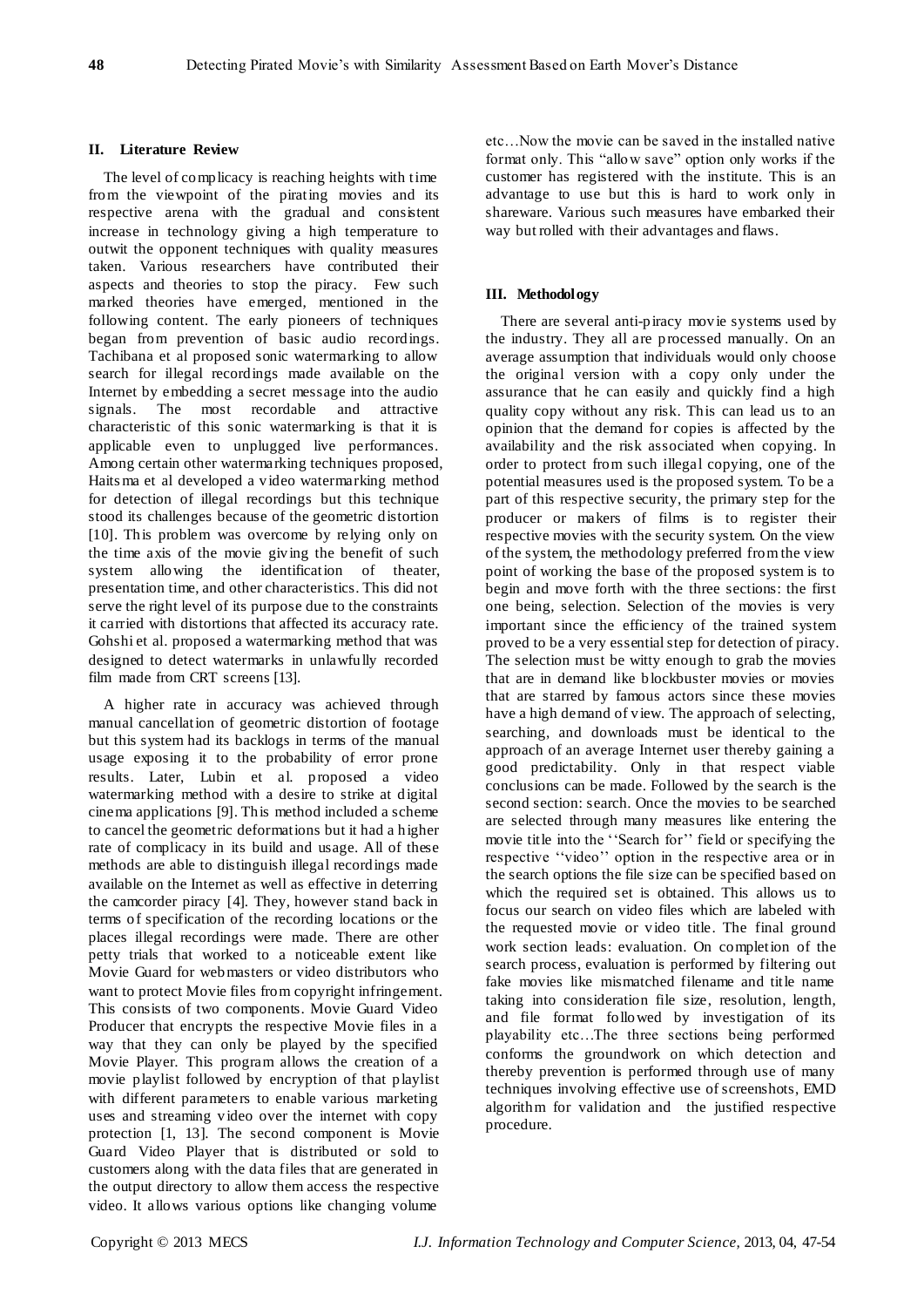#### **3.1 Earth Movers Distance**

EMD comes from famous transportation problem. Earth Movers Distance is method to find the distance between multi-dimensional distributions in the given feature space [6, 7]. A signature is produced from the movie sample. Each signature contains set of features which we more often call it as ground distance factor (GDF). Let us consider there are m suppliers who supplies goods with some weight to the consumer he has. We represent Supplier set S as:

$$
P = \{ (P_1, Wp_1), (P_2, Wp_2), \dots, (PM, Wpm) \}
$$
 (1)

Assume we have n consumers and every consumer consumes with a weight indicating the amount of weighted product he needs. We represent Consumer C as:

$$
Q = \{(q_1, Wq_1), (q_2, Wq_2), \dots, (qn, Wpn)\}\tag{2}
$$

Supplier wants to supply the products to the consumers. D can be represented in terms of distance between Supplier and Consumer, which is defined before calculating EMD. It can be formulated as:

$$
D = [d_{ij}] where 1 \le i \le m and 1 \le j \le n \qquad (3)
$$

D is the ground distance matrix where  $d_{ij}$  is the ground distance between Supplier and consumer Pi and Qj. Supplier supplies the same product and consumer consumes the same product. To determine the overall cast we have to find the flow matrix F. which holds the factors of product to be moved from one supplier to one consumer.

$$
F = [f_{ij}] where 1 \le i \le m and 1 \le j \le n \qquad (4)
$$

The total transportation cost should be minimized and the product weight should be maximized when it is transported from supplier to the consumer. The total cost can be represented as:

$$
Work(P, Q, F) = \sum_{i=1}^{n} \sum_{j=1}^{m} fij. \, dij \tag{5}
$$

The F is calculated based on the following conditions.

$$
fij \ge 0 \text{ where } 1 \le i \le m \text{ and } 1 \le i \le m \tag{a}
$$

$$
\sum_{j=1}^{n} fij \le Wpi, 1 \le i \le m \tag{b}
$$

$$
\sum_{j=1}^{m} fij \le Wq, 1 \le j \le n \tag{c}
$$

$$
\sum_{i=1}^{n} \sum_{j=1}^{m} fij = Min(\sum_{i=1}^{n} Wpi \sum_{j=1}^{m} Wqj)
$$
 (d)

The above each constraint has a significance. The constraint (a) one allows moving supplies from P to Q and not in other direction. Next (b) and (c) conditions restricts the supplier supplies the product weight not more than the consumer consumable product. Next condition (d) imposes to move maximum amount of supply. We calculate F, the EMD is represented as:

$$
EMD(P,Q) = \sum_{i=1}^{n} \sum_{j=1}^{m} \text{fij. } dij / \sum_{i=1}^{n} \sum_{j=1}^{m} \text{fij}
$$
 (6)

EMD has great advantage when we compare multifeatured signatures.

# **3.2 Pre-processing Movie and Signature Generation**

The successful and protected movies are obtained from the web followed by their respective signatures generated. The task of Movie Pre -processing consists of three steps: 1) First we obtain the movie video from web while in case of its unavailability; a sample of the movie is obtained. 2) Normalization is performed 3) Signature is generated from the downloaded movie or from sample video which contributes to the evaluation of similarity between the legitimate and suspected movie.

The screen shots are captured from the movie in jpeg format. Each image is further processed and normalized with size i.e.  $100*100$ . In our approach each image will produce set of features which represents the signature. Pirated movies loose the clarity, when we capture the screen shots it maintains same poor clarity. We used Lanczos algorithm to calculate the resized image. It has great antialiasing properties and it is quite trivial to calculate in special domain. Fig. 1 shows original images and resized images. We took the samples from native movie.

## **3.3 Computing the similarity using Earth Mover's Distance**

We use Earth Movers Distance to measure the similarity between the movies based on their signatures as given below. The distance matrix is defined in advance D= [dij]  $(1 \le i \le m, 1 \le j \le n)$ .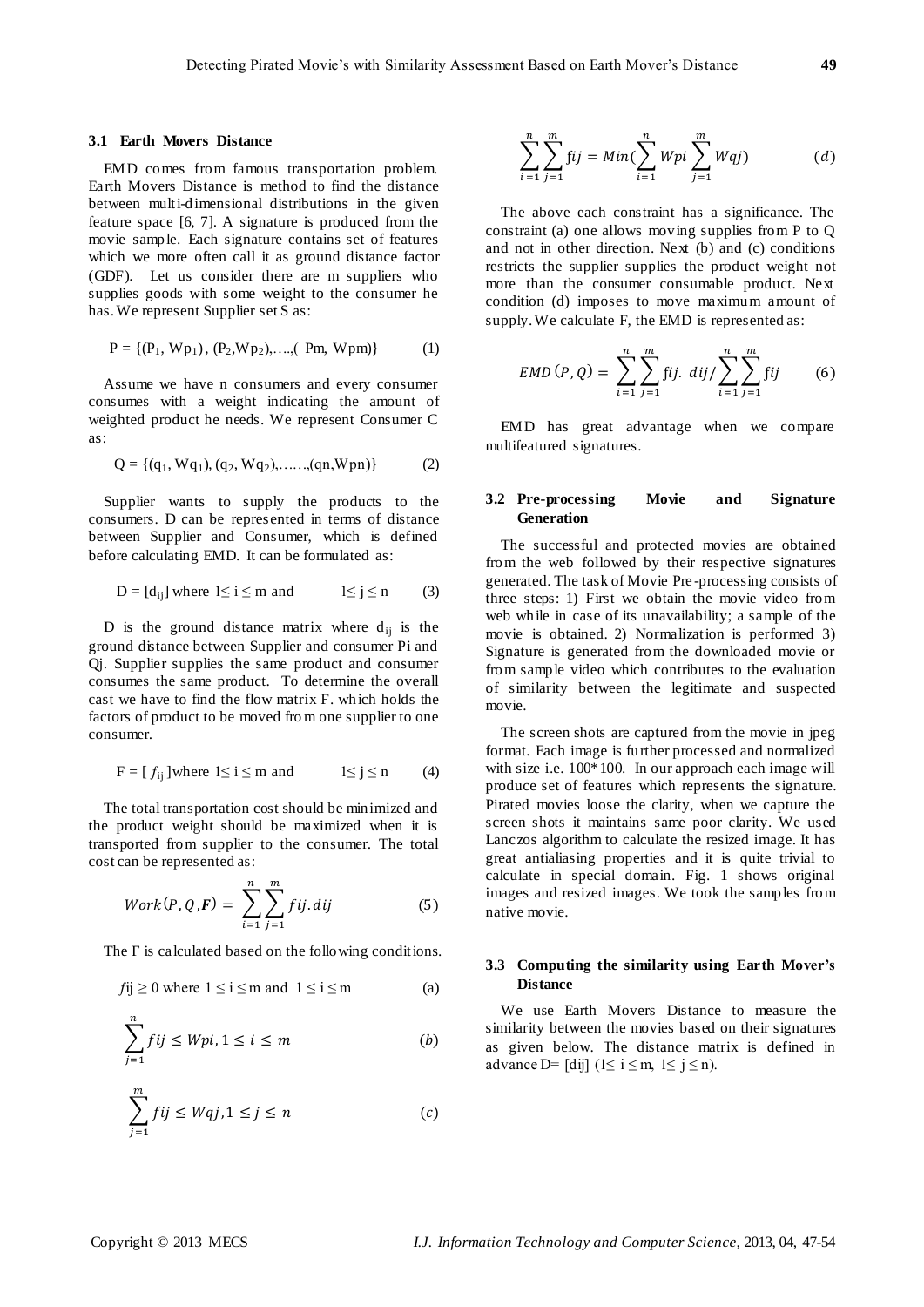

Fig. 1: movie samples with high and low quality

## **3.4 Image Euclidean Distance**

We first calculate the Image Euclidian distance. In PQ dimensional Euclidian space, all the P by Q images can be represented. We denote the s1, s2, s3 …. Spq to form the coordinate system of the image space, where skq+1 links to an ideal point source with intensity at position (k,l). Thus the image  $f = (f1, f2, \ldots, fpq)$ , here  $fkq+1$  is the gray level at the  $(k, l)$ th pixel. We find the pixel level distance; here in this case one image is captured from high quality image space while the other is captured from suspected one which may be with low quality.

## **3.5 Classification**

We use a special threshold value for each given screen to identify the movie is a pirated movie screen or not. Firstly, Threshold values for legitimate movie screens are calculated. When we suspect a movie, we calculate the extent of similarity with all the legitimate movies in order to differentiate it from movie legitimacy or piracy thereby being able to judge. The threshold value is represented as follows:  $K = \{K_1, K_2,$  $K_3$ ,  $K_4$ , ......,  $K_{Nppoted}$ , Where  $K_i(1 \leq I \leq N_{proteded})$ . Here K denotes the threshold of the  $k<sup>th</sup>$  Protected Movie.  $K_i(1 \leq I \leq N_{protected})$  is defined as:

$$
K_i = argMin_{k \in VSVi}(Miss classification(k)) - \delta; \qquad (10)
$$

Where Vs V<sub>i</sub> is the previously generated Image set(i.e contains similar values of the previously tested pirated movie images) the i<sup>th</sup> protected movie and *Missclassification*(k) is the number of misclassified movies in case we use k as the threshold.

There are two possible misclassifications:

1) False alarm: whenever the similarity is larger or equal to the threshold value k, this case of the movie is considered to be a non-pirated one. (this is false positive case).

2) Missing: when the similarity is less than k but, in fact, the movie is a pirated one (this is false negative case). k value should be selected in such a way that it is as small as possible , without increasing the misclassified number.

Each pirated movie entry in  $VsV_i$  correlates to two accessory parameters, they are the false alarm number (FA) and false negative (FN). When we use EMD for training, the FA and FN represents the false alarm and false negative as a result it will return. We simply choose the value k that can minimize fa+fn.

#### **IV. Experiments and Analysis**

A 100 movie samples are taken from different torrents for the purpose of experimentation to show the efficiency of earth mover's distance in the detection of the pirated movies. We used torrentz search engine with 5 keywords as queries: Hindi, English, Telugu, Kannada, and Tamil movies. We use each term to collect 20 movies. Dead and duplicated url's are removed from the list. From the rest of the url's, 100 movies are collected. From the protected movie, it is observed that most of them are pirated.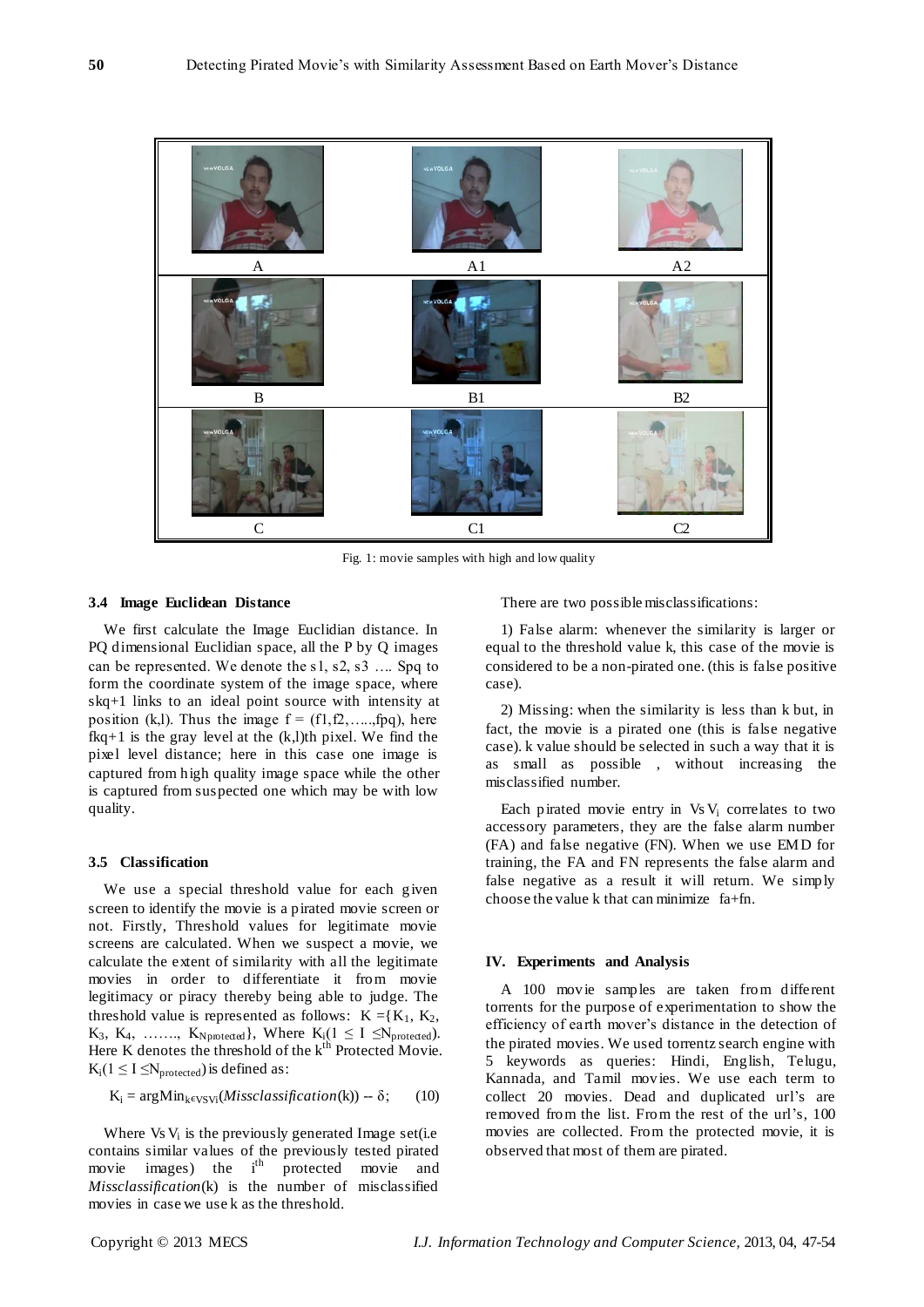## **4.1 Experiment Result Based on unsupervised learning Sets**

Initially our anti-piracy movie system begins without any training. That means all the initial values and threshold values are also set to 0. The results are updated during training phase. When a suspected movie sample comes, the threshold value will be set automatically. The suspected pirated movie list is randomly ordered and given as inputs to the system, one after the other. Our system maintains the classification results in each process.

| S.No           | Language        | <b>Th reshold</b><br>Value | <b>Nearest</b><br>ones      | <b>Farthest</b><br>ones |
|----------------|-----------------|----------------------------|-----------------------------|-------------------------|
| 1              | $L$ anguage $l$ | 0.2779                     | $\mathcal{D}_{\mathcal{L}}$ | 47                      |
| $\overline{c}$ | Language 1      | 0.9540                     | 4                           | 45                      |
| 3              | $L$ anguage $l$ | 1.2250                     | 8                           | 41                      |
| 4              | Language2       | 1.4193                     | 9                           | 40                      |
| 5              | Language2       | 2.1171                     | $\overline{\phantom{0}}$    | 44                      |
| 6              | Language2       | 3.3272                     | 10                          | 39                      |
| 7              | Language3       | 0.1779                     | 6                           | 43                      |
| 8              | Language3       | 0.5540                     | 3                           | 46                      |
| 9              | Language3       | 1.2340                     | 5                           | 44                      |

#### **4.2 Experiment Result Based on Training Set**

In this case, we train our system with known data set and set the threshold value. We collected 100 movies, we select 12 pirated movies, combined all these to training dataset (95 general + 5 protected + 12 pirated  $=$ 112 total dataset). Here we use the training dataset to calculate the threshold values for the 12 protected web pages. The result is shown in Table 3. We can observe that among the movies belonging to different languages, on comparison of values respectively the threshold values are ranging at the lowest approximately between 0 to values under 2 in the protected movie set in which about 100 trained movies are present.

Table 2: Detection of pirated movies(based on EMD) using supervised learning

| S.No | Language | Th reshold<br>value | <b>Ne arest</b><br>ones | <b>Farthest</b><br>ones |
|------|----------|---------------------|-------------------------|-------------------------|
| 1    | English  | 0.2569              | 4                       | 45                      |
| 2    | English  | 0.8830              | 7                       | 42                      |
| 3    | English  | 1.5434              | 8                       | 41                      |
| 4    | Tamil    | 1.4545              | 3                       | 46                      |
| 5    | Tamil    | 2.3434              | 5                       | 44                      |
| 6    | Tamil    | 3.3434              | 6                       | 43                      |
| 7    | Telugu   | 0.1818              | 12                      | 36                      |
| 8    | Telugu   | 0.4540              | 8                       | 41                      |
| 9    | Telugu   | 1.2340              | 7                       | 42                      |

We trained our system with 5 protected 12 pirated movies. The training result is listed in Table 2. We combined the legitimate movies with pirated ones. It can be observed from the above table that the movies when compared or referenced to the threshold value, the values that proved nearer to the threshold value is farfetched from the values obtained farthest depicting based on the ground distance that protected movies can clearly be distinguished from the pirated ones through the distance based calculations obtained.

Table 3: Threshold values for protected movie set trained with 100 movies

| $S$ .No | <b>Protected Movie</b> | <b>Threshold values</b> |
|---------|------------------------|-------------------------|
| 1       | English                | 0.9540                  |
| 2       | Hindi                  | 1.4193                  |
| 3       | Kannada                | 1.2723                  |
|         | Tamil                  | 0.8308                  |
| 5       | Telugu                 | 0.2779                  |

In terms of time efficiency, the similarity assessed with the two movie samples are calculated in 0.05 seconds using standard machine with the following specification Intel core i3 processor, 2GB RAM.



Fig 2: Correct detection of Movie



Fig. 3: Wrong detection of Movie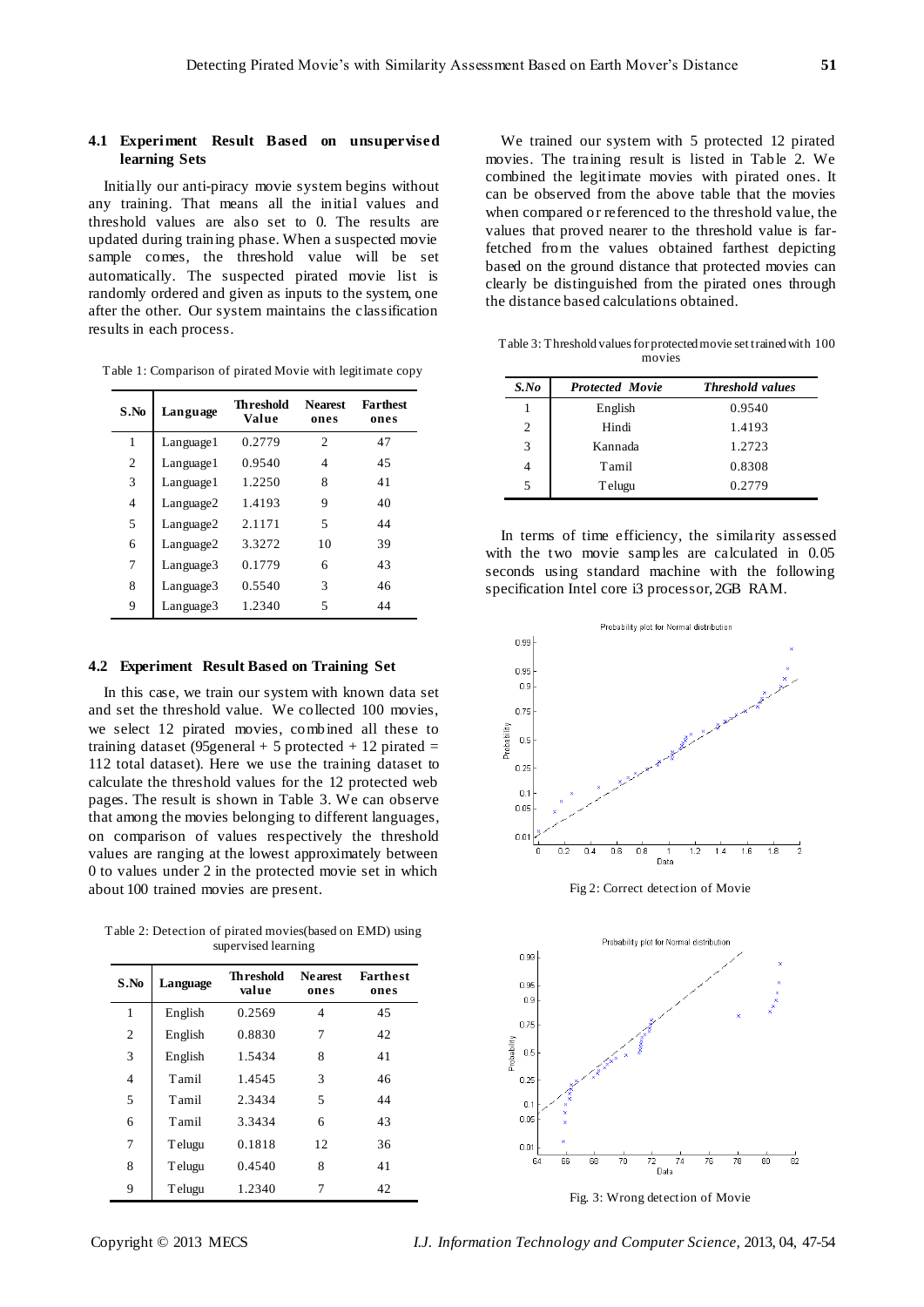On correct observance of the graph, many values plotted on the respective required plot of normal distribution stand almost on the same line or nearest to it predicting the accuracy of the protected movie which can be observed from Fig. 2.

On the other hand if the graph in Fig. 3 shows the graph for wrong detection of movie. It can be observed that the points plotted on the graph stand very absurd and a little far from the respective line of probability plot for normal distribution. This depicts that the movie is a pirated one as it cannot match the accuracy measures or criteria to be proved as a protected movie.

#### **V. Anti-Piracy Movie System**

We developed anti-piracy movie system which automatically detects pirated movies over the internet by comparing their similarities to the protected movies. It is well known that all the pirated movies will be uploaded to file servers, torrents etc. which instigates further eagerness to download movies as they are easily accessible. We built an anti-piracy movie engine which detects such movies. Anti-piracy system updates its database with its threshold values. Fig. 4 shows the architecture of our system. Anti-piracy movie engine is a control panel for registering the legitimate movies which wants protection and maintains the pirated movie hosted url's for further reference.



Fig. 4: Anti-Piracy System Architecture

The registered legitimate movies are pre-processed in advance while their corresponding signatures will be stored in the anti-piracy movie database; producer can

specify set of features of his or her movie such as casting, location details and soon. So that the Antipiracy movie engine takes features of casting and uses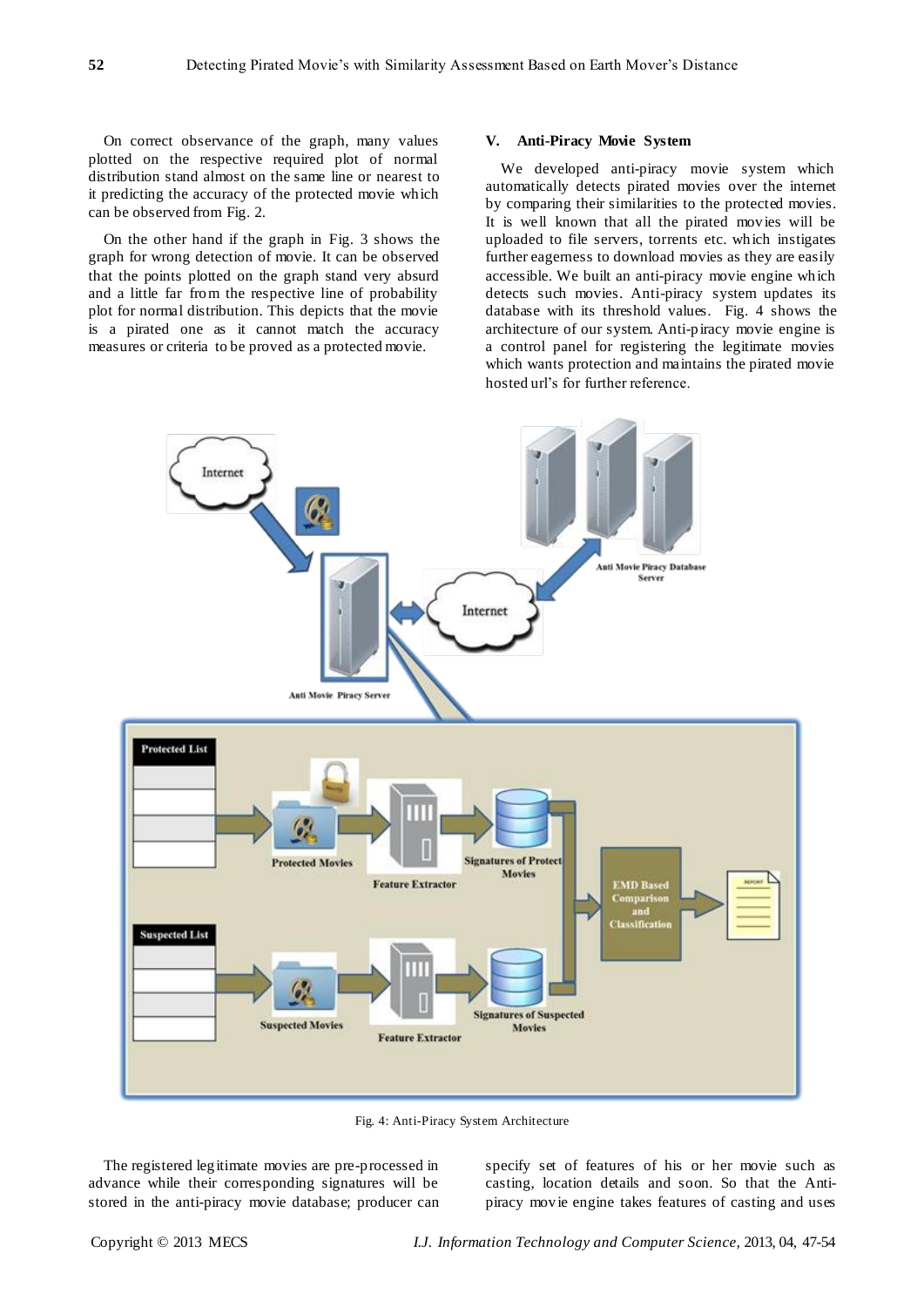them as a note of reference when it gets a suspecting movie for the purpose of verification. In case of any similarity noticed, immediate intimation is performed. The system administrator can read the status report of any suspected movie and take the desired decision thereby reducing a huge amount of human effort in the identification issue.

## **VI. Discussions and Conclusion**

An observance ranging from information to entertainment, movies, documentaries etc... Speak that many forms of video act as the lyceum of choice and time. Enhancing the rate of usage of original content can save millions of dollars as it is a known fact that one of the biggest contributors to economy is the entertainment and the box office industry. In Normative terms, by making the above system work, creativity can save its honor as every penny that comes will be a result of a effort of creativity, time and work. Pirating movies sounds easy but the mountain of work and illusion behind satisfying thousands of mind sets and making the content understandable to many varying people is anything but easy. Such an act is being folded into an easy torrent throwing away all the effort for a bin of piracy or easy access. This paper is a potential solution to save the normative side of entertainment industry and acts as a saving grace to many of those enterprises and sponsors who invest loads of dollars. Such a stopping spoon to differentiate pirated movies slows down the access to people eventually opening doors for original CDs and respective theatres that are a true payback for the makers of entertainment industry. It also enhances the technology by being flexible in use. Such an approach increases the reliability and also gives a helping hand to legal measures such as a strict door to use of piracy also makes implementation of legal measures against piracy.

#### **References**

- [1] Alvisi, M., Argentesi, E., Carbonara, E., Piracy and Quality Choice in Monopolistic Markets, [URL:http://www.serci.org/2002/Carbonara.pdf.](http://www.serci.org/2002/Carbonara.pdf)
- [2] Bhattacharjee, S., Gopal, R.D., et al, 2003. Digital music and online sharing: software piracy 2.0? Association for computing machinery. Communications of the ACM 46 (7), 107.
- [3] Bhattarcharjee, S., Gopal, R. D., Lertwachara, K., & Marsden, J. R. (2006). Impact of legal threats on online music sharing activity: An analysis of music industry legal actions. Journal of Law and Economics, 49, 91–114.
- [4] Das, Sanjukta. 2008. "Timing Movie Release on the Internet in the Context of Piracy." Journal of Organizational Computing and Electronic Commerce 18(4): 307. Mahwah: Oct 2008.
- [5] D'Astous, F., Montpetit, D., 2005. Music piracy on the web – how effective are anti-piracy arguments? Evidence from the theory of planned behaviour. Journal of Consumer Policy 28, 289–310.
- [6] E. Levina and P. Bickel, "The Earth Mover's Distance is the Mallows Distance: Some Insights from Statistics," Proc. IEEE Int'l Conf. Computer Vision, vol. 2, 2001.
- [7] K. Grauman and T. Darrell, "Fast Contour Matching Using Approximate Earth Mover's Distance," Proc. 2004 IEEE CS Conf. Computer Vision and Pattern Recognition, vol. 1, pp. 220- 227, 2004
- [8] Ajzen, I. (1991). The theory of planned behavior. Organizational Behavior and Human Decision Processes, 50(2), 179–211.
- [9] J. Lubin, J. A. Bloom, and H. Cheng, "Robust, content-dependent, high-fidelity watermark for tracking in digital cinema," Proc. SPIE Security and Watermarking of Multimedia Contents V, vol. 5020, pp. 536–545, Jan. 2003.
- [10] J. Haitsma and T. Kalker, "A watermarking scheme for digital cinema," in Proc. Int. Conf. Image Processing, Oct. 2001, vol. 2, pp. 487–489.
- [11] MPAA Statistics. 2005. Cost of Movie Piracy. Retrieved from from [http://motionpictureassociation.org/researchStatisti](http://motionpictureassociation.org/researchStatistics.asp) [cs.asp](http://motionpictureassociation.org/researchStatistics.asp)
- [12] Prendergast, Gerard, Leung Hing Chuen, and Ian Phau. 2002. "Understanding Consumer Demand for Non-Deceptive Pirated Brands." Marketing Intelligence & Planning 20 (7): 405-16.
- [13] S. Gohshi, H. Nakamura, H. Ito, R. Fujii, M. Suzuki, S. Takai, and Y.Tani, "A new watermark surviving after re-shooting the images displayed on a screen," KES (2), vol. 3682, pp. 1099-1107, 2005.
- [14] Thong, James Y. L. and Chee-Sing Yap. 1998. "Testing an Ethical-Decision Making Theory: The Case of Softlifting." Journal of Management Information Systems 15 (1): 213-37.
- [15] Wagner, Suzanne C. and Lawrence G. Sanders. 2001. " Considerations in Ethical Decision Making and Software Piracy." Journal of Business Ethics 29 (1): 1/2.



**Srinivas Baggam:** Assistant Professor of Computer Science and Engineering in MVGR College of Engineering. Received M.Tech in computer Science and engineering in 2008 from Acharya Nagarjuna

University; he has two and half years of industry and four and half years of teaching experience.